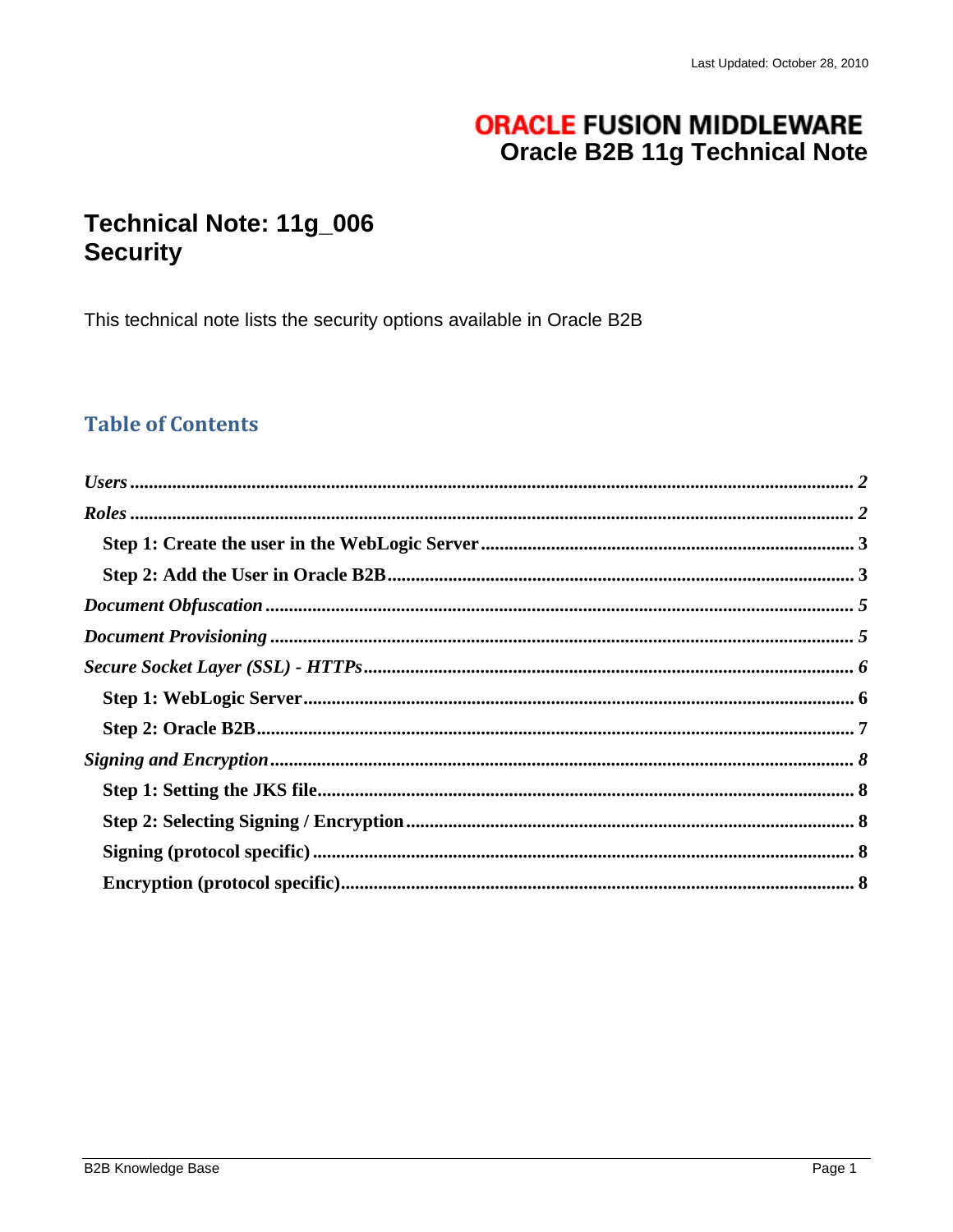# <span id="page-1-0"></span>**Users**

Creating users to access Oracle B2B

- Users are created in the WebLogic Server
- Users are register and assigned roles in Oracle B2B

# <span id="page-1-1"></span>**Roles**

There are two role "Administrator" and "Monitor".

- Default Administrator:  $\rightarrow$  Created during installation  $\circ$  Has access to all functionality **Host Administrator** CREATE **Host Administrator** CREATE **Created under the host profile**  $\circ$  Has access to all functionality Host Monitor **Host Monitor Created under the host profile**  $\circ$  Can access the partner reports  $\circ$  Can access the partner Metrics **Remote Administrator (Partner)**  $\rightarrow$  Created under the partner profile  $\circ$  Can view the partner Agreements  $\circ$  Can manage the partner Profile o Can manage the partner Document Information o Can view the Partner Reports o Cannot:
	- Import/ Export, Deploy, Manage Deployment, Types, Schedule Batch, Manage Batch, Callouts, Purge , Listening Channels , Configuration

- $\circ$  Can view the partner reports
- o Cannot access Metrics

**Remote Monitor** Camerate **Created** under the partner profile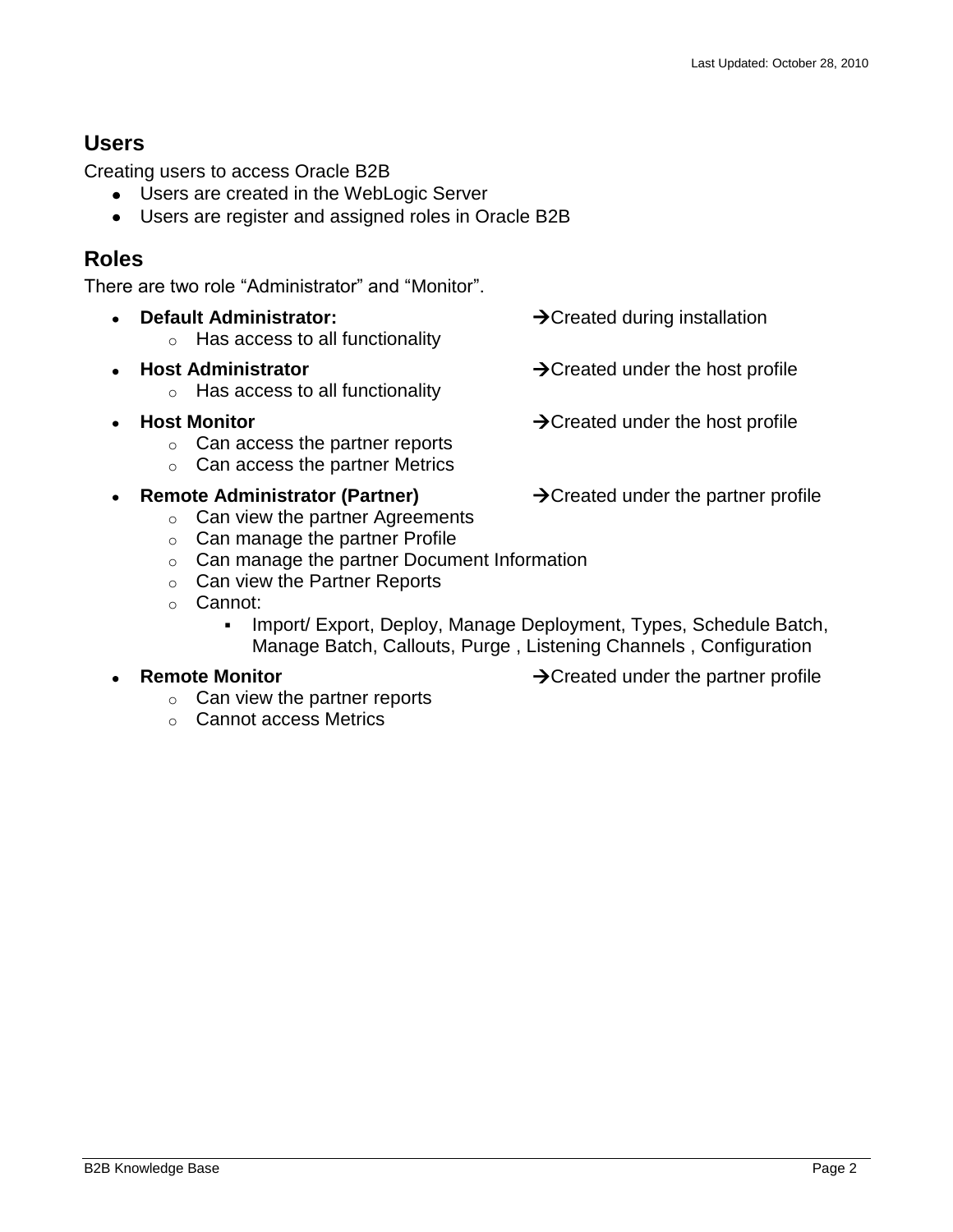## <span id="page-2-0"></span>**Step 1: Create the user in the WebLogic Server**

In WebLogic Server go to "Security Realms", select "Users and Groups" and add the user.

| ORACLE WebLogic Server® Administration Console                                                                                                                                                                                 |                                                             |                                            |                                          |                                                                                                 |                             |                                           |
|--------------------------------------------------------------------------------------------------------------------------------------------------------------------------------------------------------------------------------|-------------------------------------------------------------|--------------------------------------------|------------------------------------------|-------------------------------------------------------------------------------------------------|-----------------------------|-------------------------------------------|
| <b>Change Center</b>                                                                                                                                                                                                           |                                                             | Ti Home Log Out Preferences Ad Record Help |                                          | $\mathbf{Q}$                                                                                    |                             |                                           |
| <b>View changes and restarts</b>                                                                                                                                                                                               |                                                             |                                            |                                          |                                                                                                 |                             | Welcome, weblogic   Connected to: domain1 |
| Home >Summary of Environment >Summary of Servers >soa_server1 >domain1 >Summary of Security<br>Configuration editing is enabled. Future<br>Realms >myrealm >Users and Groups<br>changes will automatically be activated as you |                                                             |                                            |                                          |                                                                                                 |                             |                                           |
| modify, add or delete items in this domain.                                                                                                                                                                                    | Settings for myrealm                                        |                                            |                                          |                                                                                                 |                             |                                           |
| <b>Domain Structure</b>                                                                                                                                                                                                        | Configuration                                               | <b>Users and Groups</b>                    | Roles and Policies                       | Credential Mappings                                                                             | Providers                   | Migration                                 |
| domain1<br>Environment                                                                                                                                                                                                         | Groups<br><b>Users</b>                                      |                                            |                                          |                                                                                                 |                             |                                           |
| -Deployments<br>Services<br>Security Realms<br>Interoperability<br><b>El Diagnostics</b>                                                                                                                                       | Customize this table<br><b>Users</b>                        |                                            |                                          | This page displays information about each user that has been configured in this security realm. |                             |                                           |
|                                                                                                                                                                                                                                | Delete<br>Showing 1 to 5 of 5 Previous   Next<br><b>New</b> |                                            |                                          |                                                                                                 |                             |                                           |
|                                                                                                                                                                                                                                | Name <                                                      |                                            | <b>Description</b>                       |                                                                                                 | <b>Provider</b>             |                                           |
| $\overline{+}$<br>How do I                                                                                                                                                                                                     | ishutchi                                                    |                                            | Test of Doc Obuscation                   |                                                                                                 | DefaultAuthenticator        |                                           |
|                                                                                                                                                                                                                                | istein                                                      |                                            | MarketInc User                           |                                                                                                 | <b>DefaultAuthenticator</b> |                                           |
| 国<br><b>System Status</b>                                                                                                                                                                                                      |                                                             | OracleSystemUser                           | Oracle application software system user. |                                                                                                 | DefaultAuthenticator        |                                           |

### <span id="page-2-1"></span>**Step 2: Add the User in Oracle B2B**

In Oracle B2B under "Users"

- Register the user
- Select a role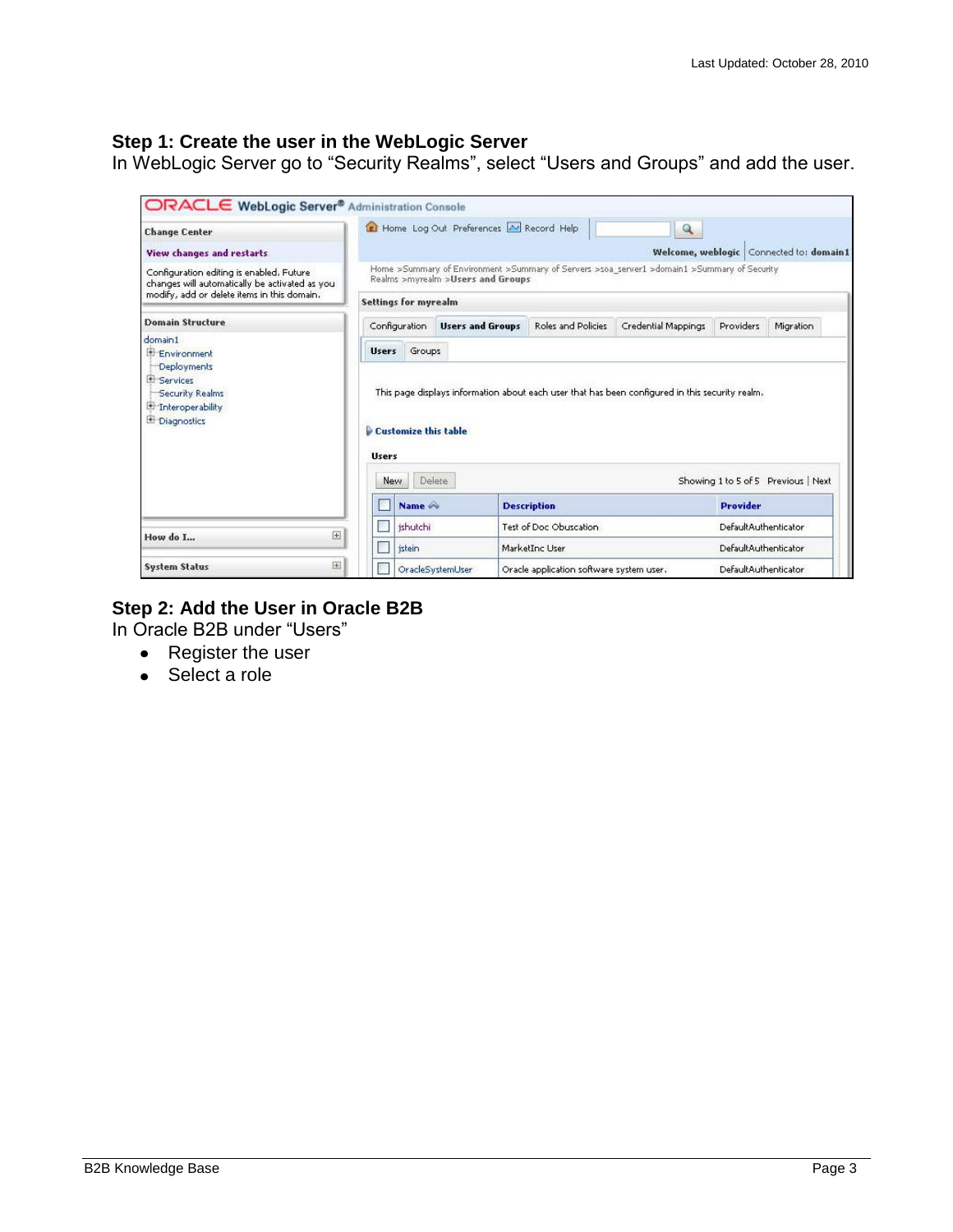| Eile<br>Edit<br>View                                                                                                                               | Bookmarks<br>History                                                                   | Tools                 | Help                     |                              |                         |   |
|----------------------------------------------------------------------------------------------------------------------------------------------------|----------------------------------------------------------------------------------------|-----------------------|--------------------------|------------------------------|-------------------------|---|
| ORACLE B2B                                                                                                                                         |                                                                                        | <b>Administration</b> | <b>Partners</b>          | <b>Reports</b>               | Metrics   Help   Logout | O |
| Profile<br><b>Users</b>                                                                                                                            | <b>Channels</b><br>Documents.                                                          |                       |                          |                              | Logged in as weblogic   |   |
| <b>MarketInc</b><br>You can add multiple<br><b>Users</b><br>Email (username)<br>$\begin{array}{c} \bullet \\ \bullet \end{array}$<br><b>istein</b> | <b>Register User</b><br>Reports<br>Username.<br>Details<br>Name<br>Email<br>(username) | Reports               | Phone<br>Monitor<br>Role | 図<br>Search<br>Administrator | Save<br>$+ 30$          |   |
|                                                                                                                                                    |                                                                                        |                       | OK                       | Cancel                       |                         |   |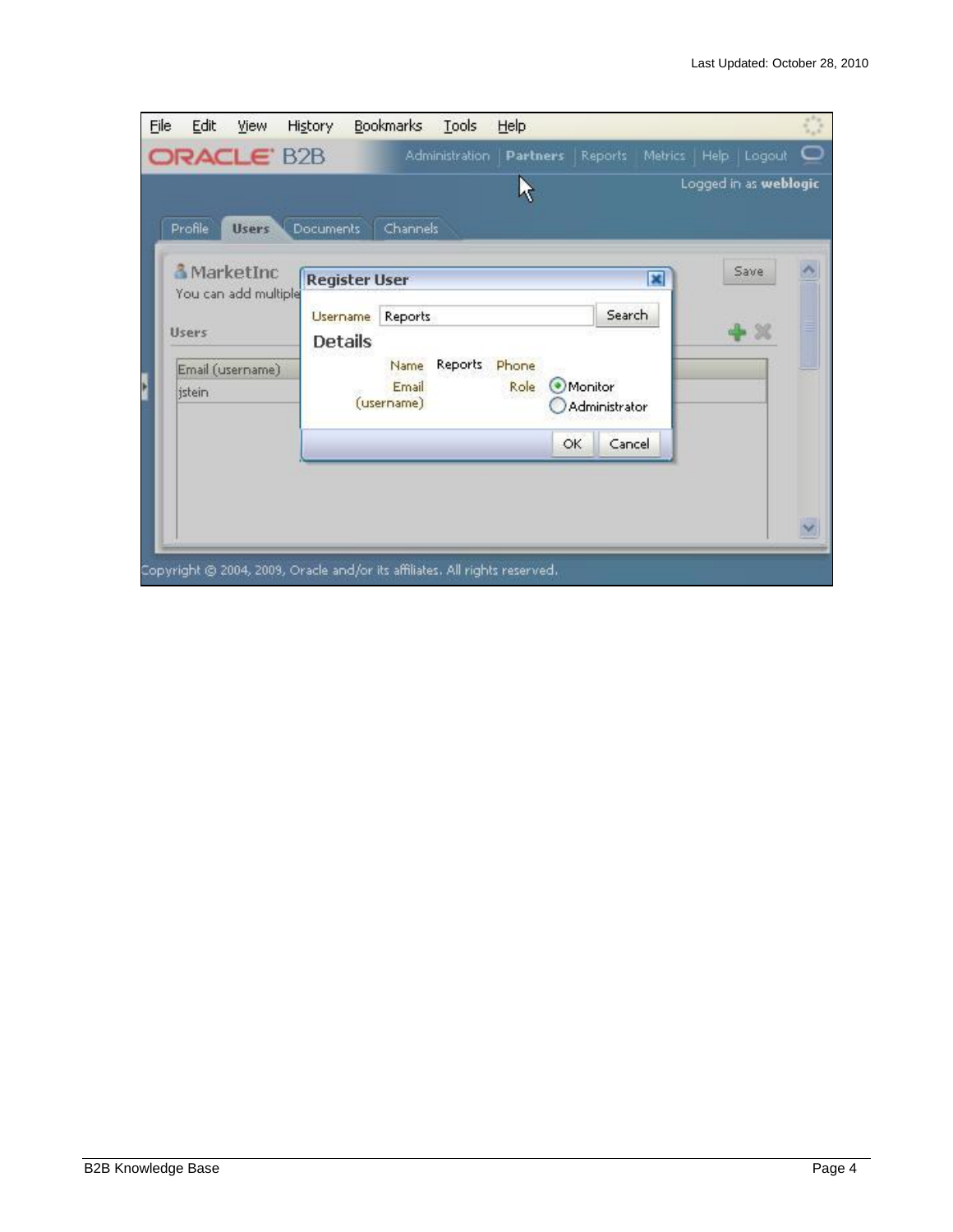## <span id="page-4-0"></span>**Document Obfuscation**

Oracle B2B supports payload obfuscation. e.g. Data at rest is encrypted. The security infrastructure of Oracle Fusion Middleware is used to obfuscate, store, and retrieve the payloads. The payload is encrypted in the database and dynamically decrypted for display in Oracle B2B

In Enterprise Manager set parameter: b2b.payloadObfuscation = true

## <span id="page-4-1"></span>**Document Provisioning**

For a selected user defines the Supported Document Types

- If no documents are selected then the user can access ALL document details / payloads
- If any document(s) are selected, then the user can only access that set of documents

| <b>S</b> MarketInc<br><b>Users</b>                     | You can add multiple users for each trading partner and assign a r                                     |   |         |
|--------------------------------------------------------|--------------------------------------------------------------------------------------------------------|---|---------|
| Email (username)                                       | Role                                                                                                   |   | Display |
| istein                                                 | <b>Administrator</b>                                                                                   | ◡ |         |
|                                                        |                                                                                                        |   |         |
|                                                        |                                                                                                        |   |         |
| <b>Supported Document Types</b><br>Document Type Names |                                                                                                        |   |         |
| 1Sync-6.4-catalogueRequest                             |                                                                                                        |   |         |
| 1Sync-6.4-catalogueResponse                            |                                                                                                        |   |         |
|                                                        | RosettaNet-V01.00-Pip7B1WorkInProcessNotification<br>RosettaNet-V02.00-Pip3A4PurchaseOrderConfirmation |   |         |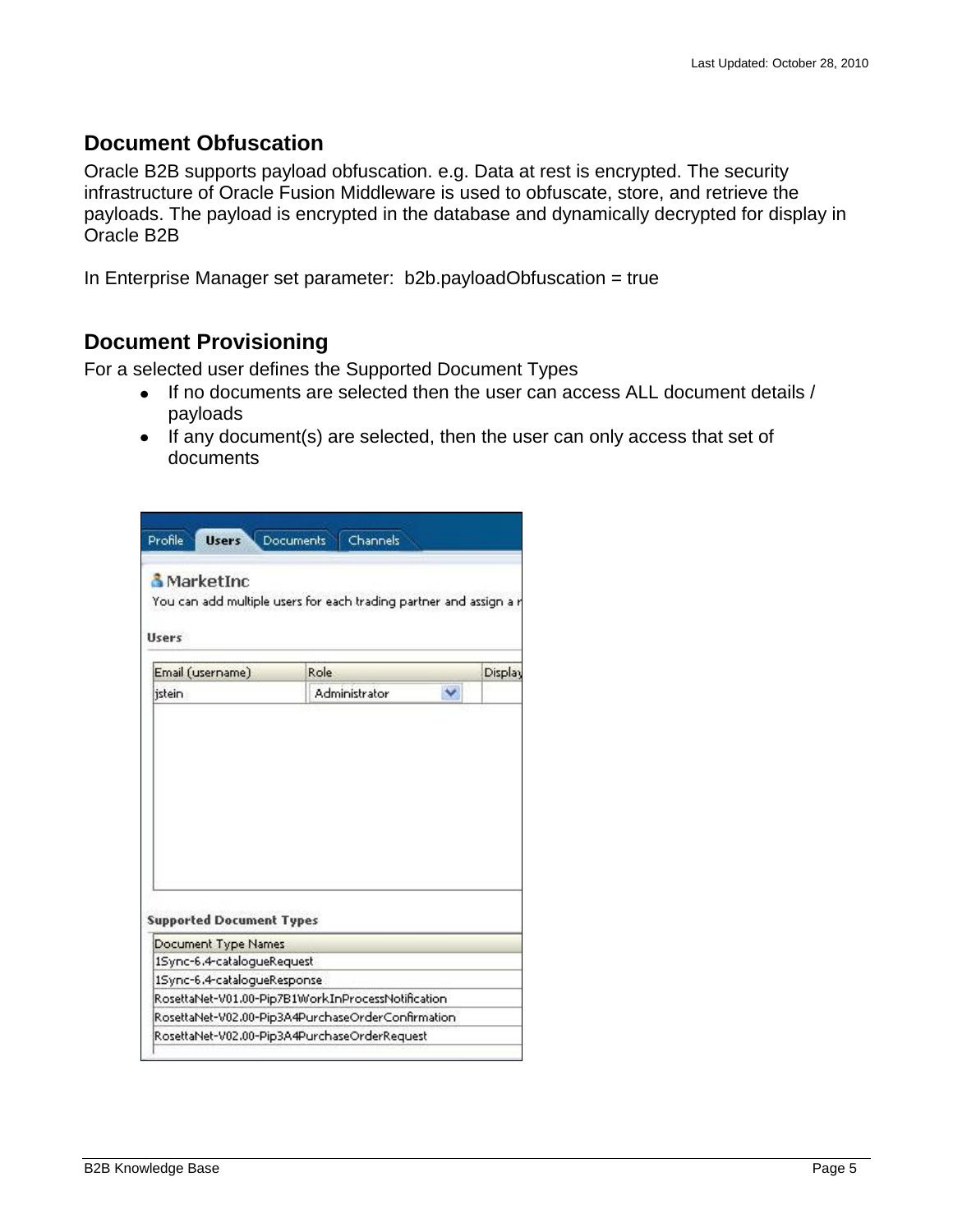## <span id="page-5-0"></span>**Secure Socket Layer (SSL) - HTTPs**

SSL (Secure Sockets Layer) is a protocol for managing the security for transmitting a

- document over the Internet. SSL uses a cryptographic system for encryption and decryption • Public key:
	- o Is used to encrypt information
	- o Use by everyone
	- $\bullet$  Private key
		- o Used to decrypt information
		- o Used by the recipient

#### <span id="page-5-1"></span>**Step 1: WebLogic Server**

Environment  $\rightarrow$  Server  $\rightarrow$  soa\_server

o General tab: Enable SSL (Note port)

| <b>SSL Listen Port Enabled</b>                                                                                                                                                                                                                                                                     |      |  |
|----------------------------------------------------------------------------------------------------------------------------------------------------------------------------------------------------------------------------------------------------------------------------------------------------|------|--|
| was a construction of the construction of the construction of the construction of the construction of the construction of the construction of the construction of the construction of the construction of the construction of<br><b>SSL Listen Port:</b><br>10:10:00 오늘 20:00 오늘 20:00 20:00 20:00 | 8002 |  |

## o Keystore tab Enter Identity & Trust information

| Feystores:                                                      | Custom Identity and Custom Trust |
|-----------------------------------------------------------------|----------------------------------|
| - Identity                                                      |                                  |
| <b>Custom Identity Keystore:</b>                                | C:\b2b\jks\client.jks            |
| <b>Custom Identity Keystore Type:</b>                           | JKS                              |
| <b>Custom Identity Keystore</b><br>Passphrase:                  |                                  |
| <b>Confirm Custom Identity Keystore</b><br>Passphrase:<br>Trust |                                  |
| <b>Custom Trust Keystore:</b>                                   | C:\b2b\jks\client.jks            |
| <b>Custom Trust Keystore Type:</b>                              | <b>JKS</b>                       |
| <b>Custom Trust Keystore</b><br>Passphrase:                     |                                  |
| <b>Confirm Custom Trust Keystore</b><br>Passphrase:             |                                  |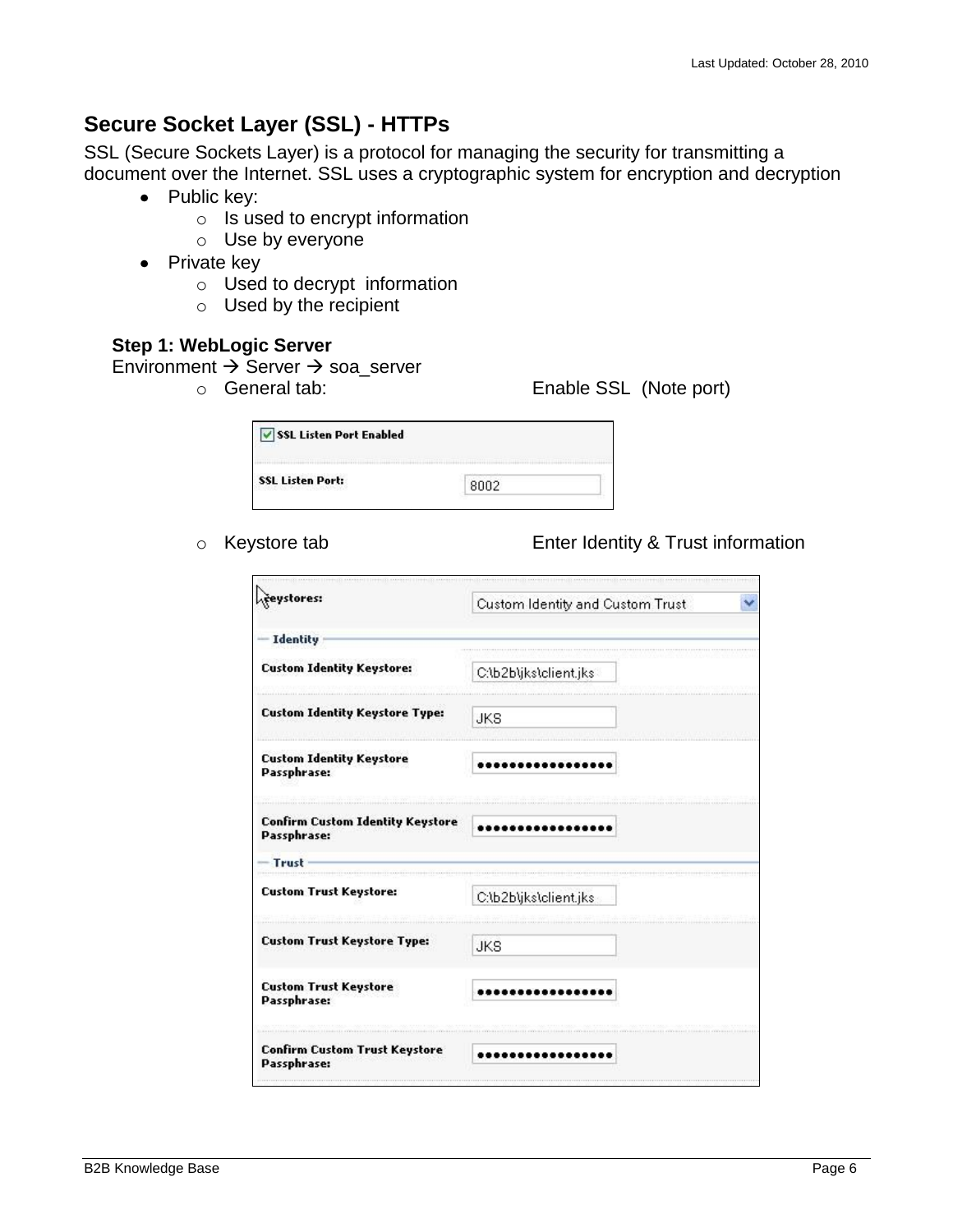• SSL tab Add identity information

| <b>Identity and Trust Locations:</b>      | Keystores                     |
|-------------------------------------------|-------------------------------|
| $-$ Identity                              |                               |
| <b>Private Key Location:</b>              | from Custom Identity Keystore |
| <b>Private Rey Alias:</b>                 | cn=client                     |
| Private Key Passphrase:                   |                               |
| <b>Confirm Private Key</b><br>Passphrase: |                               |

## <span id="page-6-0"></span>**Step 2: Oracle B2B**

In the delivery channel of the remote partner change in the URL:

- Change http to: https
- Change the port ex: 8002
	- o Example [:https://jshutchi-us.us.oracle.com:8002/b2b/httpReceiver](https://jshutchi-us.us.oracle.com:8002/b2b/httpReceiver)
- Test the connection: